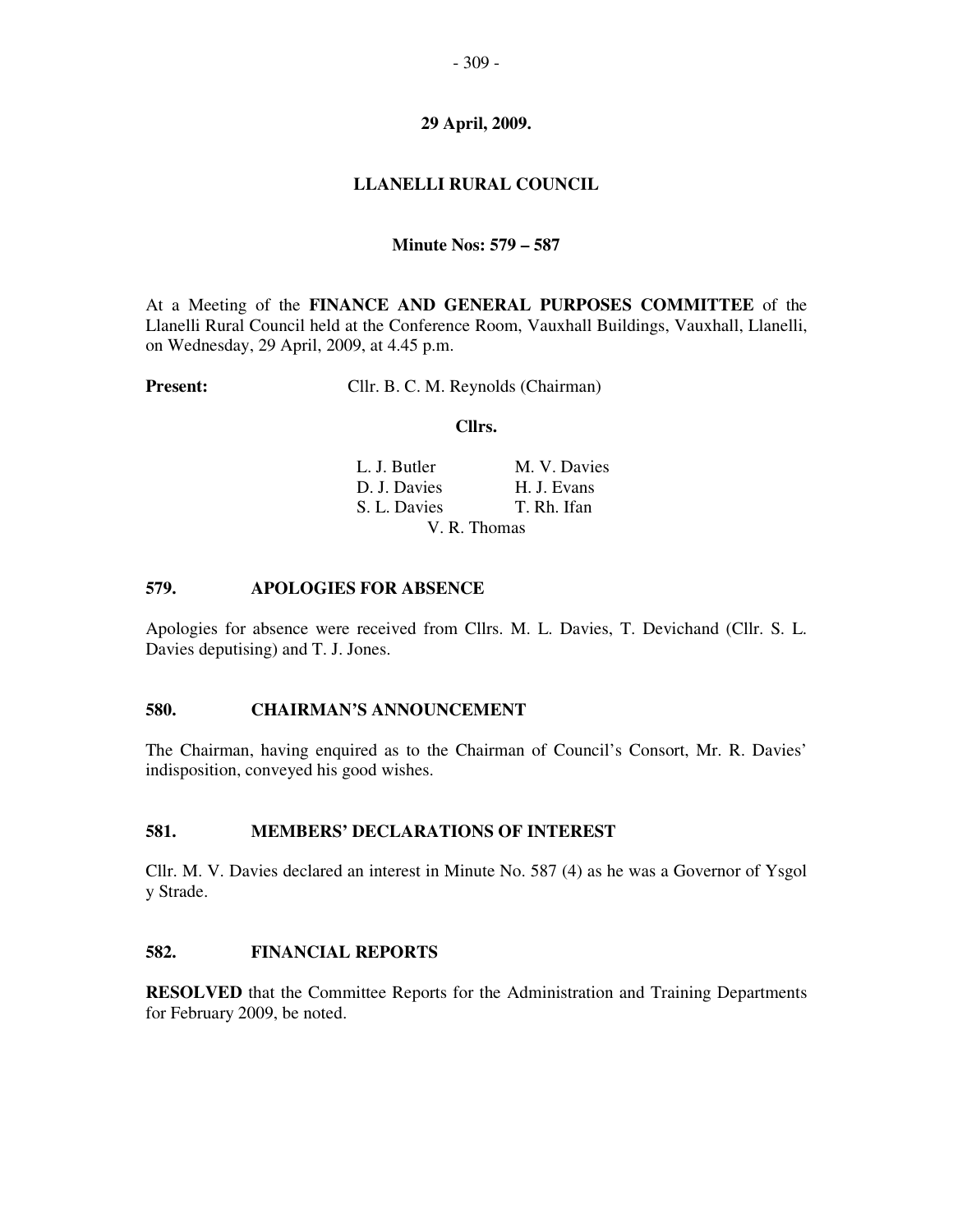# **29 April, 2009.**

# **583. SCHEDULE OF PAYMENTS**

Consideration was given to the Schedule of Payments for February and March 2009, for the Training Department (copies of which had been previously circulated to Members) which revealed that the expenditure amounted to £115,233.50.

# **RESOLVED** that

- (1) the Training Manager make enquiries with other organisations providing Dyslexia services;
- (2) the reports for the Training Department be noted; and that
- (3) the Schedule of Payments for February and March, 2009, for the Administration Department be re-presented at the next meeting of the Committee.

# **584. VIREMENT FOR 2008/09**

**RESOLVED** that the virement made for 2008/09 be approved.

# **585. ANNUAL AUDIT LETTER 2008**

Members were circulated with the Annual Audit Letter 2008 received from Mazars, which had identified the need for the introduction of an independent internal audit function and for development of the Council's risk management arrangements.

The Deputy Clerk (Administration) informed that the matter of an internal audit had been addressed and that the risk management procedures would be compiled.

**RESOLVED** that the information be noted.

# **586. CARMARTHENSHIRE ASSOCIATION OF VOLUNTARY SERVICES**

A letter was received from the Deputy Director, Carmarthenshire Association of Voluntary Services, informing of the surrender of tenancy at Vauxhall Buildings as of 1 May, 2009.

The Deputy Clerk (Administration) stated that the terms of the tenancy licence required 28 days notice therefore, the surrender date was as of 12 May, 2009.

Following discussion, it was

#### **RESOLVED** that

- (1) the letter of surrender be noted; and that
- (2) the two rooms be kept vacant for the time being.